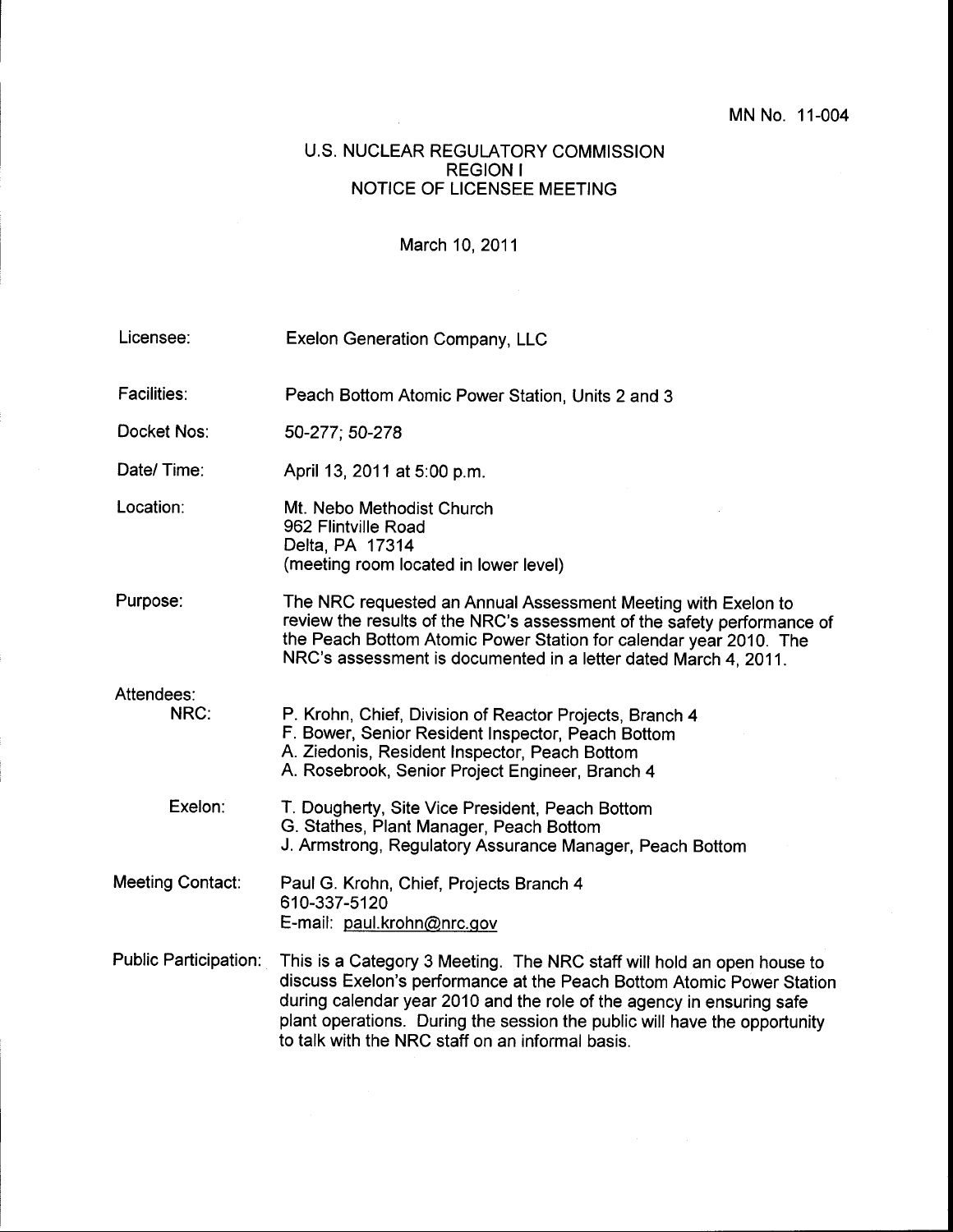The NRC's annual assessment letter regarding Peach Bottom performance during 2010 can be found in ADAMS with Accession Number ML110620331. ADAMS is accessible from the NRC website at: http://nrc.qov/reading-rm/adams.html.

Additional information relative to the NRC's Annual Assessment process and the safety performance of Peach Bottom Atomic Power Station can be found on the NRC's website at: http://www. nrc.qov/NRR/OVERSIGHT/ASSESS/index. html.

The NRC's Policy Statement, "Enhancing Public Participation in NRC Meetings," effective May 28,2002, applies to this meeting. The policy statement may be found on the NRC website, www.nrc.qov, and contains information regarding visitors and security.

Handicapped persons requiring assistance to attend the meeting shall make their requests known to the NRC meeting contact no later than two business days prior to the meeting. Attendance by NRC personnel at this meeting should be made know by April 11,2011, via telephone to the NRC meeting contact.

Please feel free to contact me in advance if there are any particular topics of interest that you would like to discuss at the meeting.

Approved by:  $\sqrt{2\sqrt{6}}$ ,  $\frac{7}{2}$ 

Paul G. Krohn, Chief<br>Projects Branch 4 Projects Branch 4<br>Division of Reactor Projects

Distribution via ListServCC: